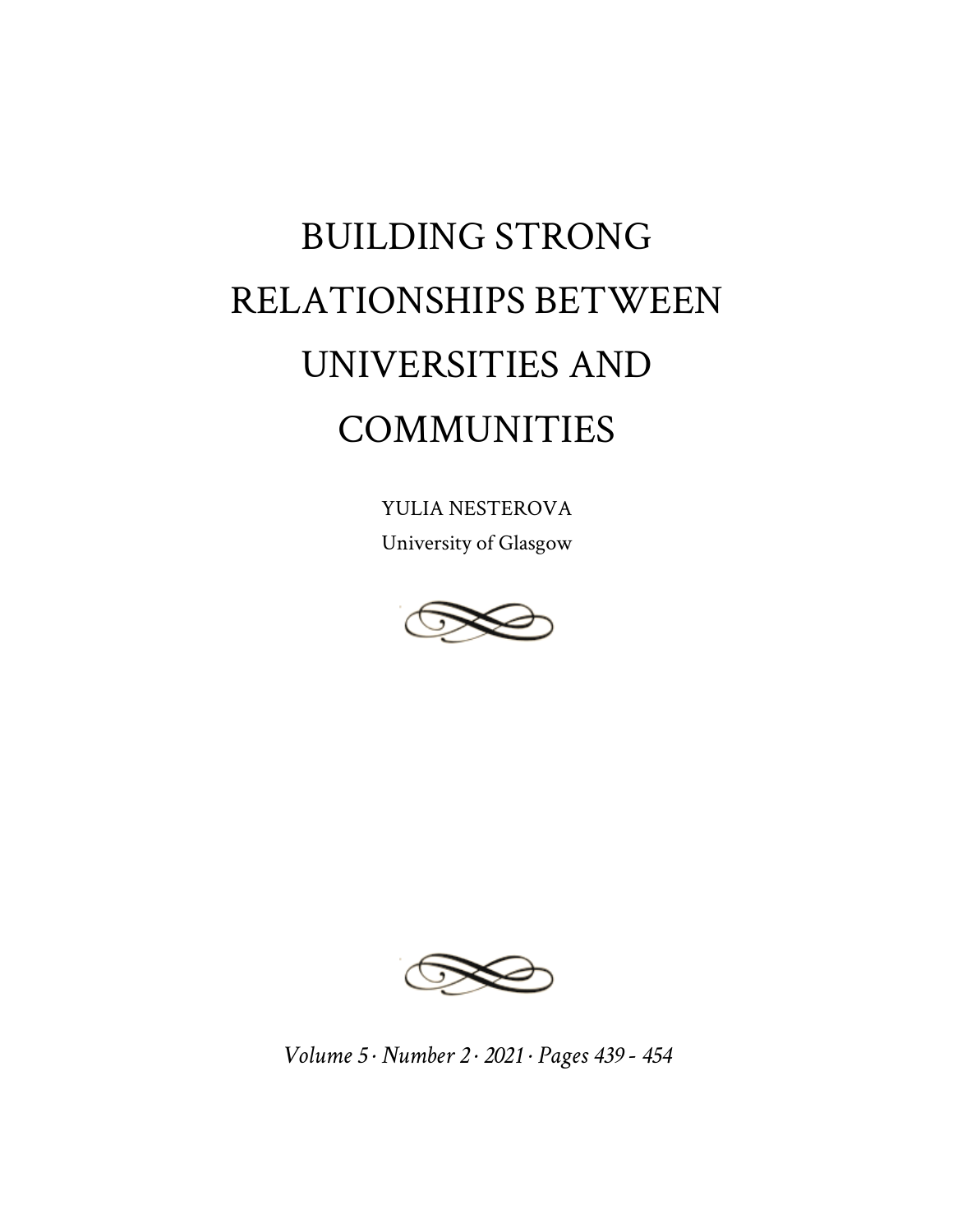niversities are critical for progress and development. With several exceptions where research and teaching are politicised and monitored by the state, universities conduct rigorous independent research to inform decision-making and shape policies and praxis and educate next generations of active, knowledgeable, and resilient citizens. Universities are also a place where freedom of speech is celebrated and where ideas flourish. With an increased and emboldened presence and visibility of far-right groups on campuses, far-right academics promoting scientific racism, and far-right people in positions of power in liberal democracies and beyond, however, academic independence, diversity, and freedom of speech at universities as well as rights and lives of minorities on and off campuses are under threat. U

In this reality, it is imperative for universities to initiate and increase collaboration with diverse actors and stakeholders to communicate robust evidence to enable informed and rights-based decision-making and action and to leverage collective expertise to build just and peaceful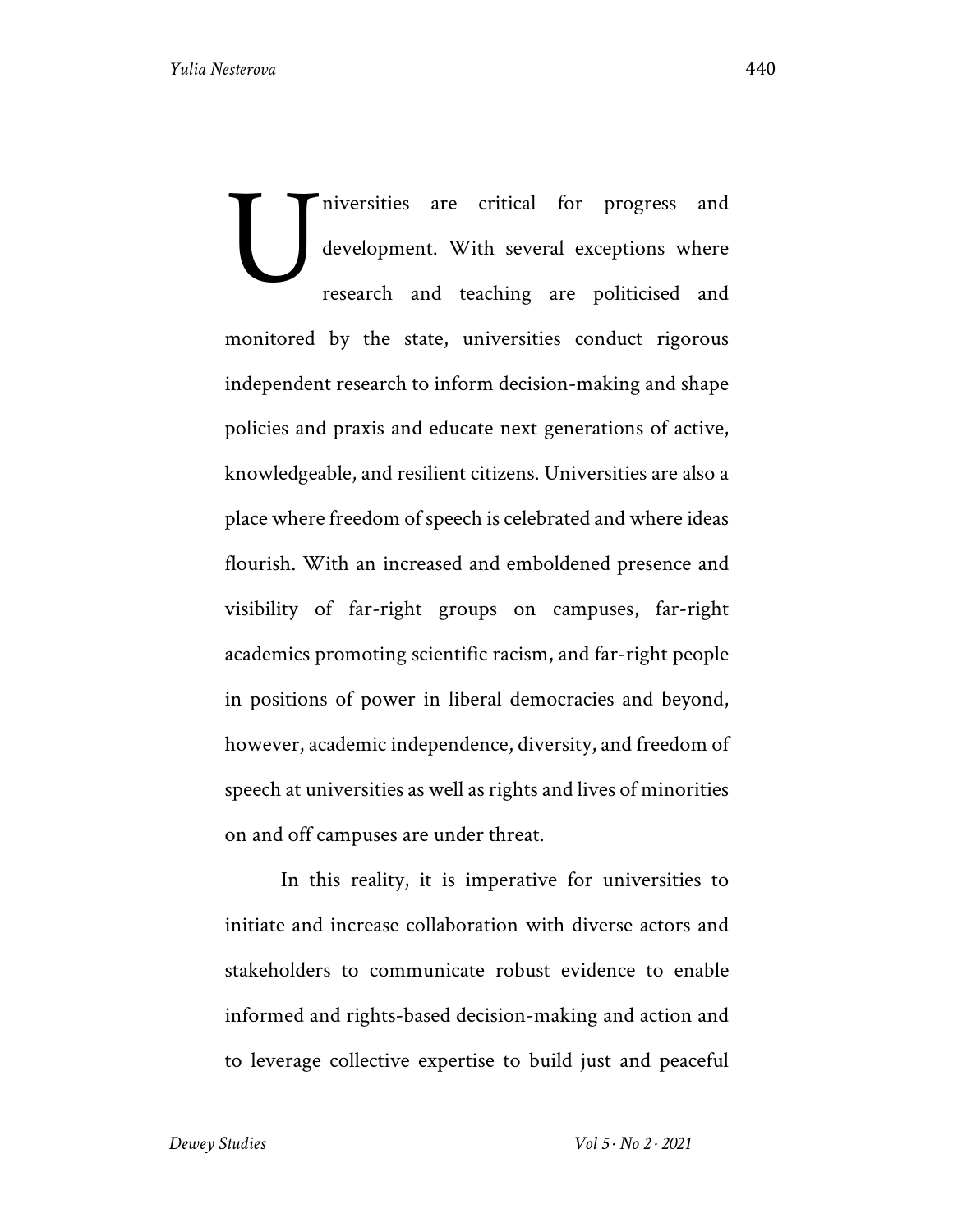societies. However, as Waks (2019) rightly points out, universities tend to operate 'at great remove from the "real life" of the community' and 'the pressing problems in the "real world", which leads to the public and professionals not caring about and even rejecting university-based research and knowledge and embracing antiscientific ideologies. Waks maintains that universities should use effective and 'concrete communication mechanisms' to become involved in social activity beyond academia and collaborate closely with research users such as local communities and beyond at the agenda setting, knowledge creation, dissemination, and knowledge use stages to ensure that knowledge is used as well as is useful and valuable beyond academia.

In this paper, I highlight the need to reach out to and build relationships and trust with a wide range of audiences, including activists and the public. In particular, I discuss community and public engagement (C&PE) and knowledge exchange (KE), which are becoming prominent features in academia in the UK (e.g., Sweeney, 2018) and other countries (e.g., AUCEA, 2006) to help increase impact, value, and benefit of universities to society and to support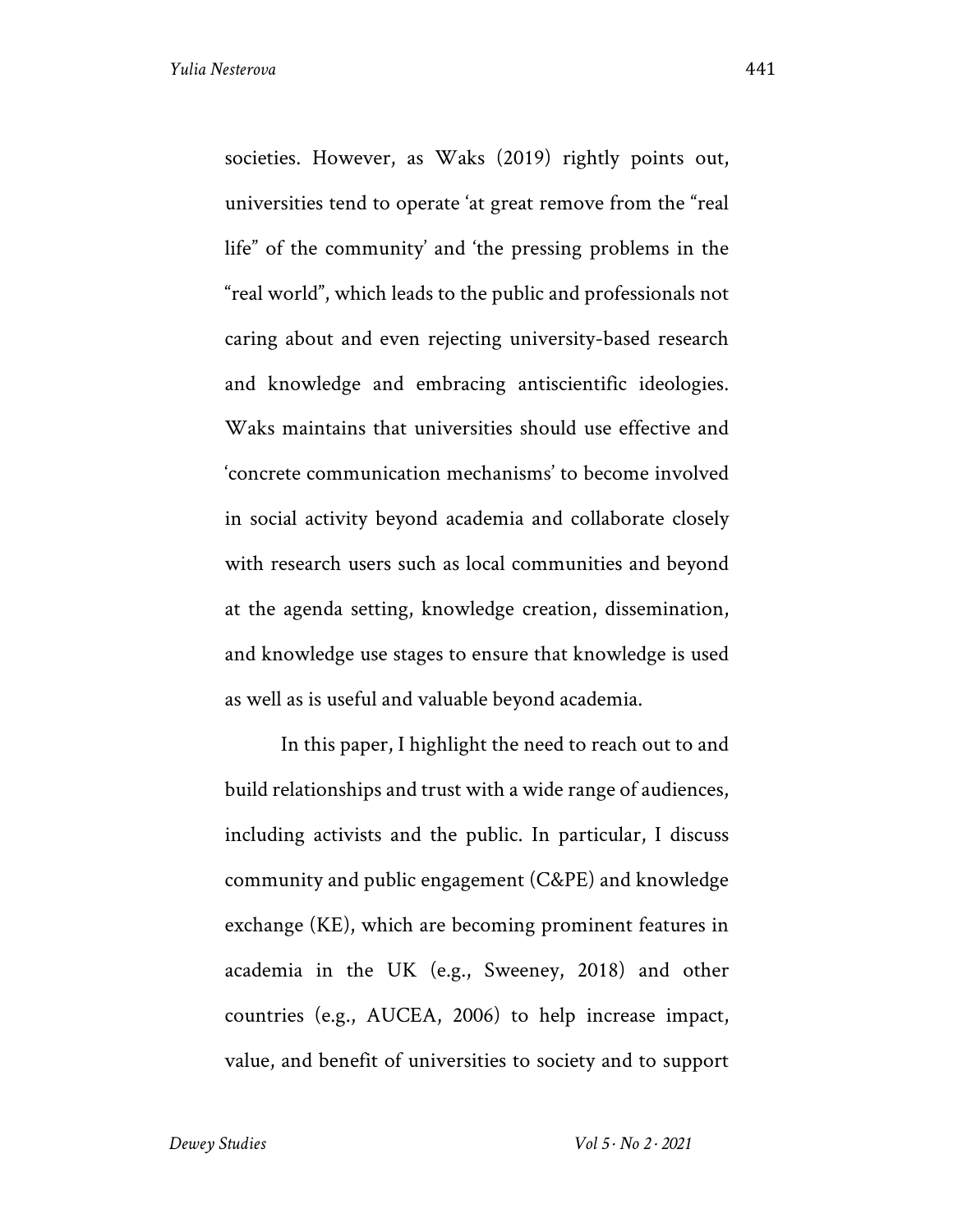the efforts of non-academic actors towards justice. C&PE is described as utilising a myriad of formal and informal ways to create a 'bridge between the research community and the public, community groups, civil society organisations and any other groups or communities in the outside world where research gains its relevance' (Wellcome Trust, 2011, p. 4). KE is part of C&PE and includes sharing of ideas, research, expertise, skills, and experiences between universities and external actors and stakeholders to help generate real world impact for a mutual benefit of all actors involved.

As a service to society, C&PE and KE are not, what Waks (2019), drawing on Dewey, calls 'a kind of *noblesse oblige*, where scholars came bearing the gift of their superior knowledge'. These processes go beyond the promotion of research findings or getting community buy-in. It is a twoway process that involves building collaborative relationships that lead to productive partnerships that respond to real needs of local communities 'through provision of intellectual leadership in areas of community interest and concern, offering university resources and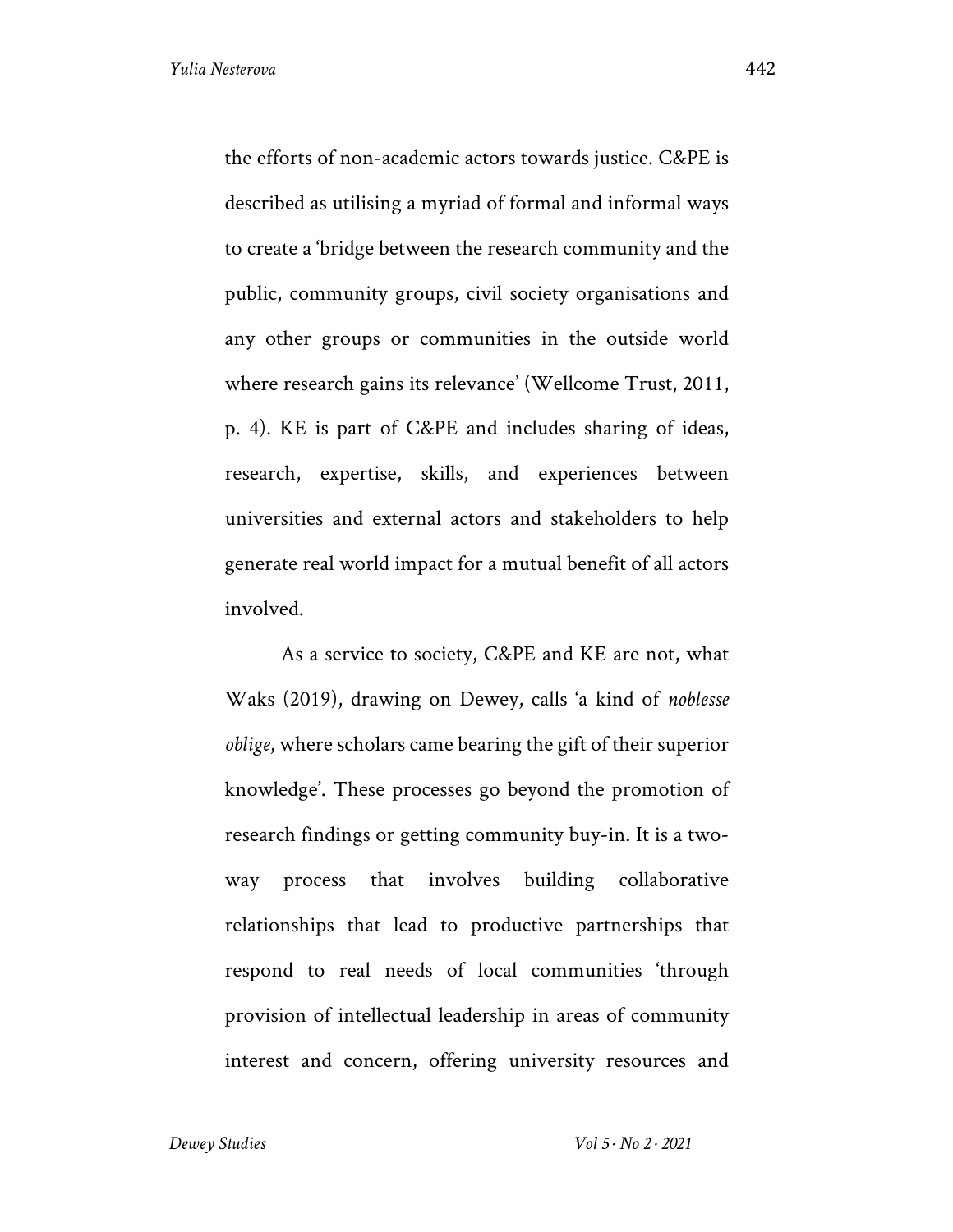facilities for community use and working with communities for mutually productive outcomes' (AUCEA, 2006). The benefits include gaining new insights and ideas, raising aspiration, being inspired, learning, acquiring new skills (National Coordinating Centre for Public Engagement, n/d), influencing public policy, advocacy, and community mobilisation, and making community activists more visible and outspoken (Wellcome Trust, 2011), with the aims to improve communities, enhance human and social capital, and support community members in becoming agents of change. The Wellcome Trust (2011) in particular stresses the need to strengthen critical consciousness of the public and academics through C&PE and KE so that we start asking hard questions and engage with each other about our beliefs, knowledge, and practice.

Who in the public and the community we engage with matters. Different communities – be they geographical (e.g., city, neighbourhood), communities of interest (e.g., faith groups, online communities), communities of circumstance (e.g., groups of people affected by the same crisis), communities of supporters (e.g., groups within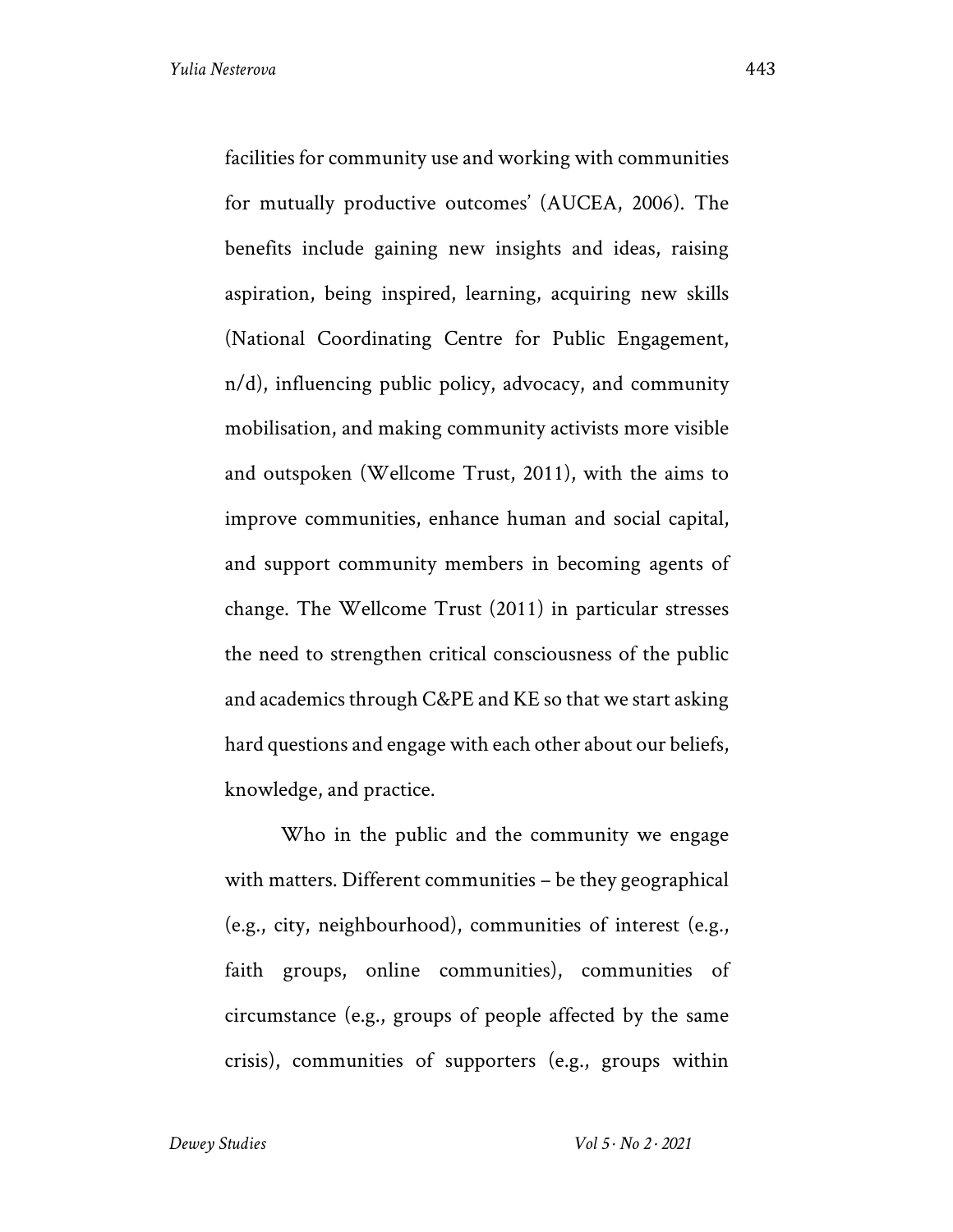organisations) (Cabinet Office, 2011), or identity-based communities – have different power dynamics. As when doing fieldwork with different communities, for C&PE it is critical to understand who represents who in each community to reduce bias, include people with differing opinions (Wellcome Trust, 2011), and remove barriers to meaningful participation, including by supporting and providing needed resources to the most disenfranchised and vulnerable. It is also important to be mindful of how power plays out between academics and different community members so that academics do not reinforce it by, for example, controlling the whole process.

It also matters how we engage with the public and various communities. First, the model where communities are seen and treated as recipients of knowledge has proven not to work; it is thus important to approach them as partners who can frame and drive the engagement process. In particular, the *United Nations Brisbane Declaration on Community Engagement* (2005, henceforth *Brisbane Declaration*) stresses that communities' aspirations, concerns, needs, and values need to be incorporated at all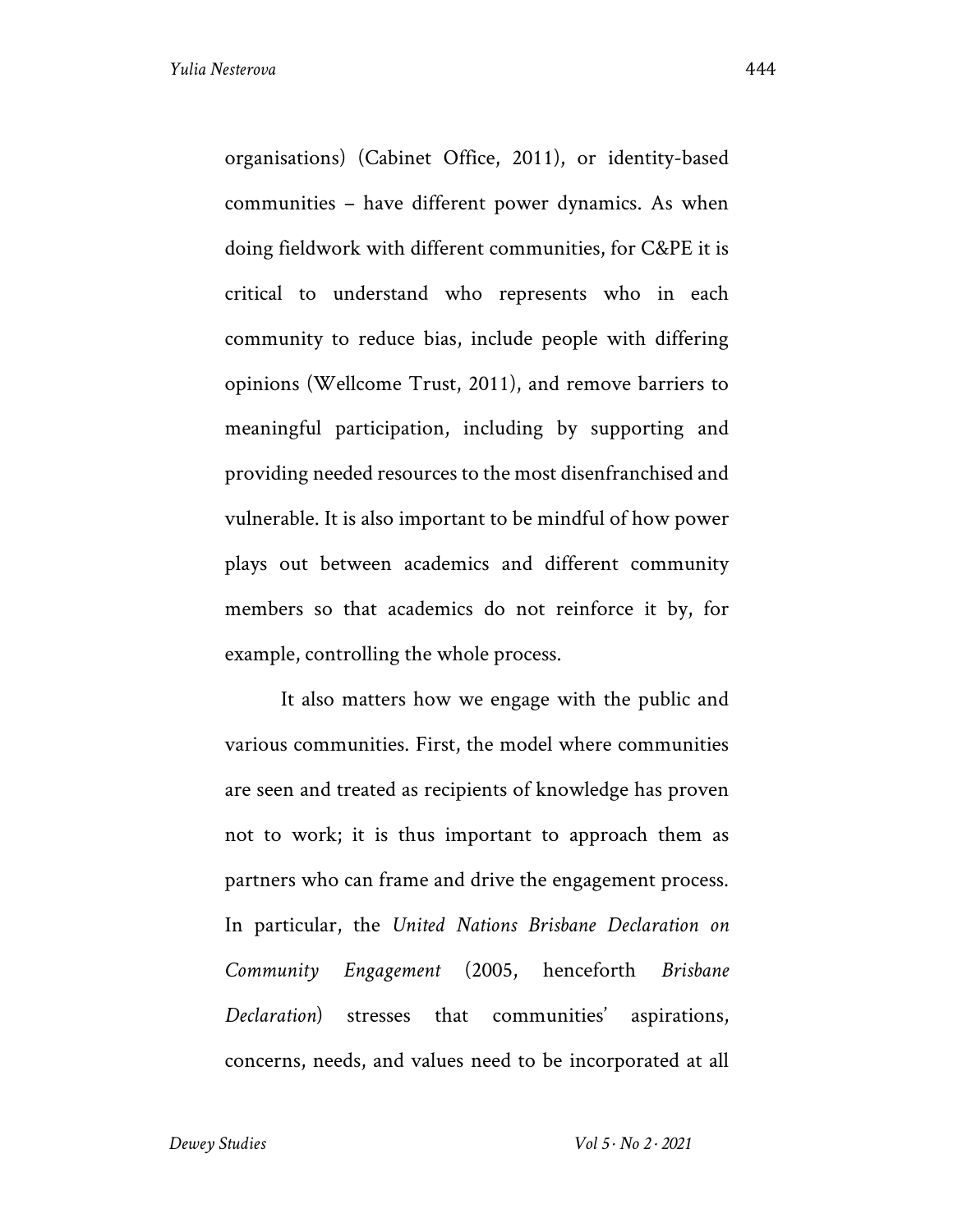stages from initiation to completion and deliverables and that communities should be involved in all stages. The *Brisbane Declaration* thus proposes four core principles of C&PE: integrity (openness and honesty about the scope and purpose of engagement), inclusion (opportunities for diverse values and perspectives to be expressed and heard), deliberation (sufficient and credible information for dialogue, choice, and decisions, and space to develop common understandings), and influence (people have input in how they participate, and deliverables reflect their input). The caution here is not to fall into the so-called 'local trap' where it is assumed in leftist academia and activism that the local scale – a community – is 'inherently more democratic than other scales' (Purcell, 2006, p. 1921) at the neglect of multi-scalar and structural processes and practices (Cirolia & Scheba, 2019).

Second, the best methods to choose for C&PE are those that can be owned by the community, that is, where communities help to define goals, scope, and methods of research projects. Therefore, creative and participatory methodologies are particularly helpful to catalyse discussion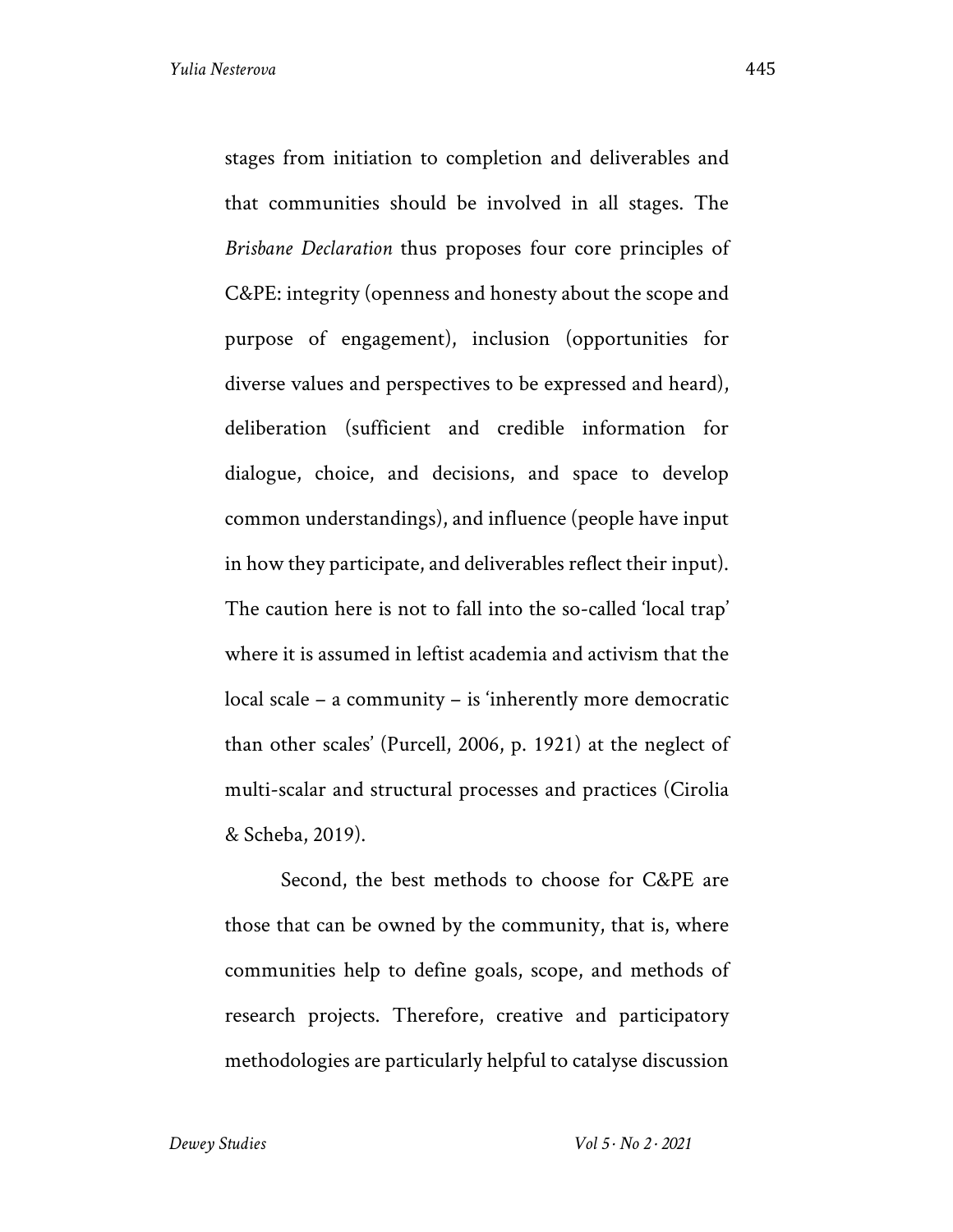and subvert power (Wellcome Trust, 2011). This type of engagement often produces other types of outputs in addition to academic articles and book chapters, including events, reports, policy briefs, virtual exhibitions, data visualisation, and others. For KE, while activities academics might want to pursue are dependent on the objective, the audience, the research project, and the impact they seek to have, some relevant examples include events with external audiences such as symposia and (arts-based) workshops and webinars; communicating timely and accurate scientific information to the public by writing blogs and media articles, preparing podcasts, bite-size videos, and animations; and receiving feedback from communities, including through consultations.

Drawing on Dewey's work, Waks (2019) offers a model of what can be an effective engagement and knowledge co-production between universities and other (potential) research users. Waks provides an example of a collaborative project where through an online platform (MOOC) students created communities of inquiry to apply scientific knowledge to real-world problems to tackle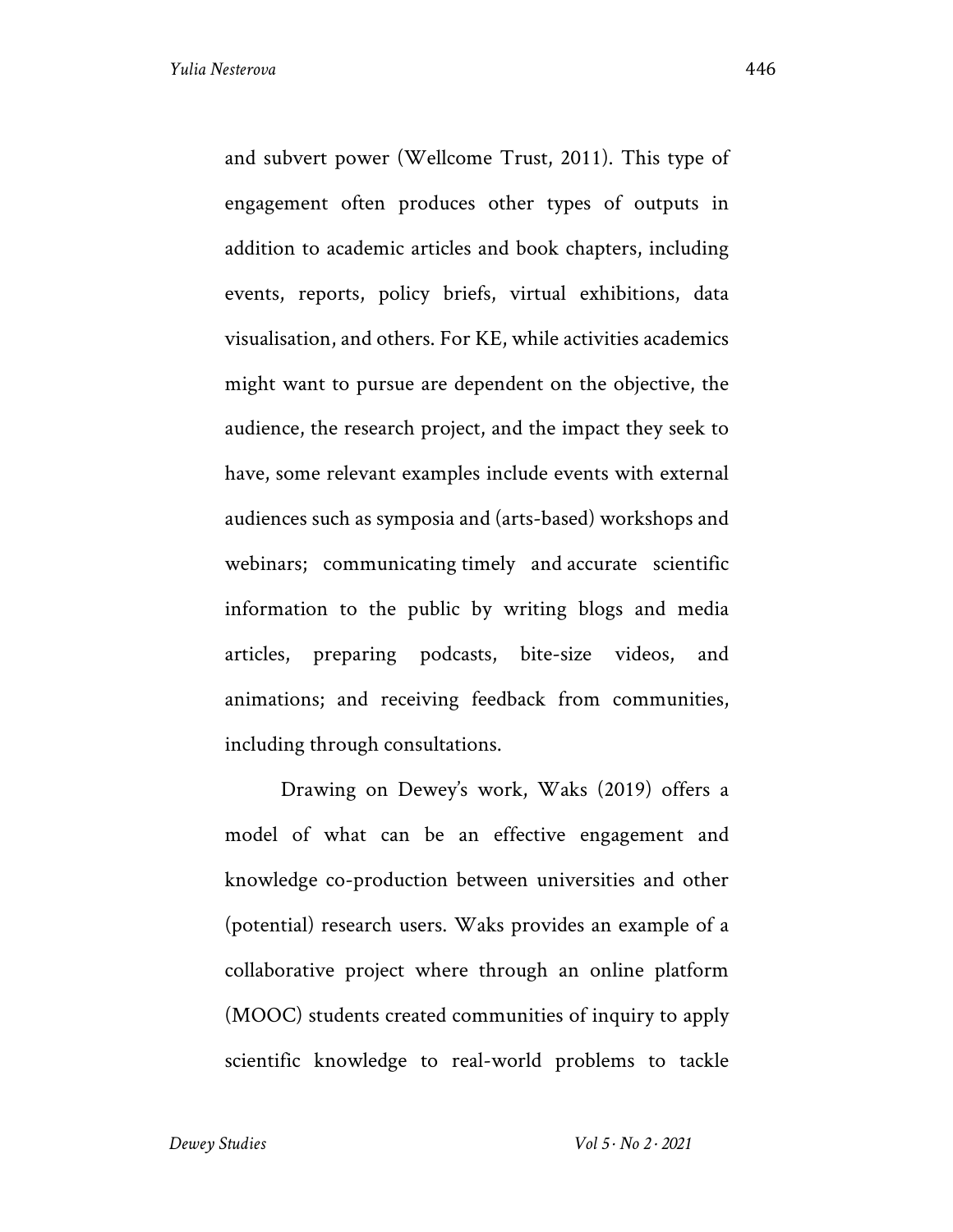specific pressing issues. Their work proceeded in three stages that can be applied elsewhere to conduct C&PE and KE activities: (1) face-to-face *research* with stakeholders outside academia such as interviews and focus groups; (2) *ideas* stage where specific questions are posed to clarify problems and map potential solutions; and (3) *refinement*  stage where big ideas are broken down and solutions are drafted to then be feedbacked and tested with stakeholders. A related example is a project<sup>1</sup> on youth-led peace I co-led with colleagues at the University of Glasgow, funded by the Economic and Social Research Council Impact Acceleration Account (ESRC IAA). We first conducted *research* (1), or what we called "online consultations", with young peacebuilders from diverse contexts on the challenges they face, opportunities open to them, and the work they do to build peace in their contexts. Following that, we held an online symposium with these youth peacebuilders and representatives of international organisations working with youth in conflict and post-conflict environments (e.g.,

 $1$  More about the first stage of the project can be found here https://www.gla.ac.uk/schools/education/research/researchproje cts/youth-ledpeaceinclusionofyouthinpeaceprocesses/#.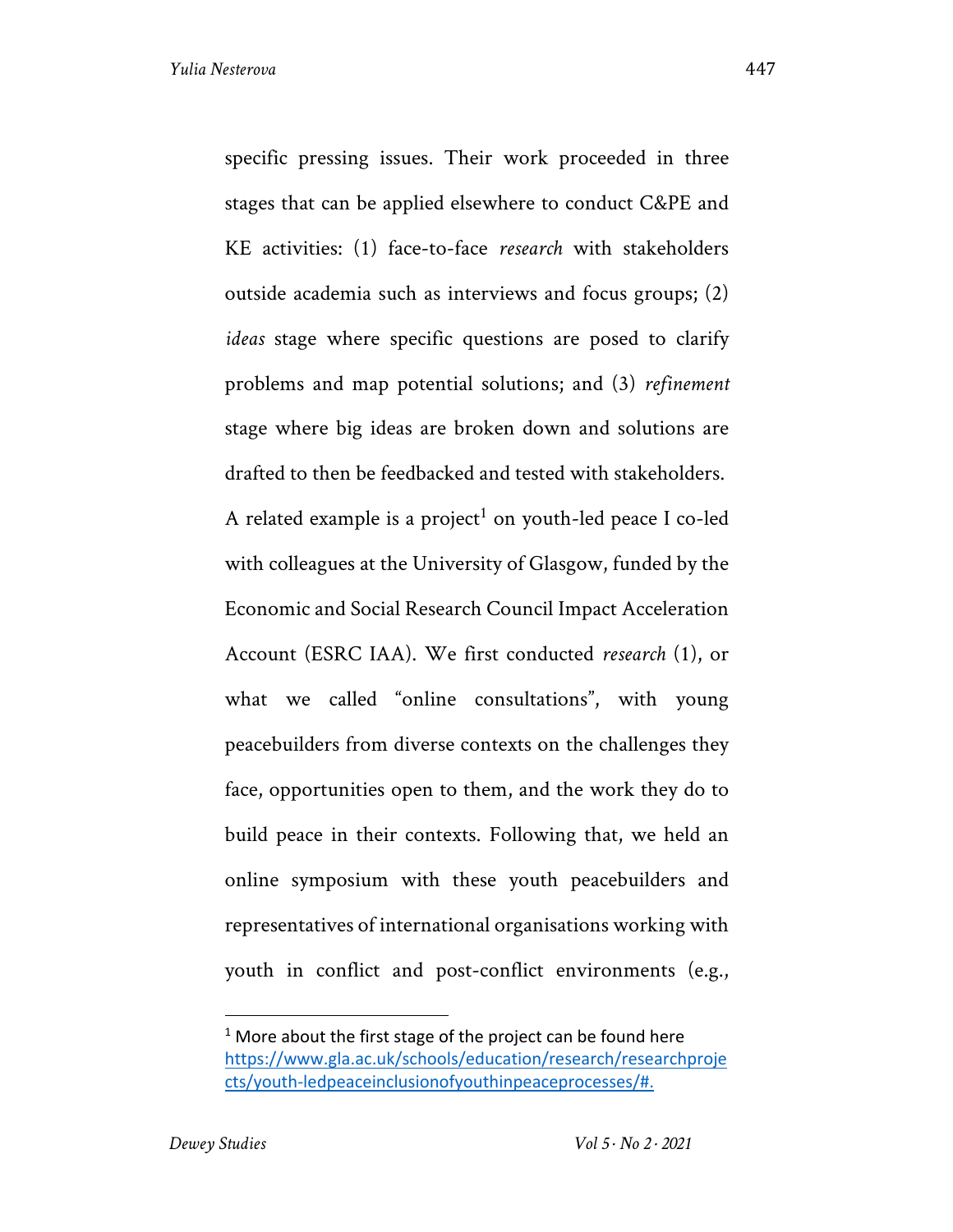UNESCO, UNDP, OSGEY, FCDO, and others) (2). The purpose of the symposium was to bring diverse actors together to discuss specific questions and issues and to share experiences as viewed by different actors. We then prepared a technical report based on these discussions (see Ozcelik et al., 2021) that outlined challenges, opportunities, and recommendations, which was then sent to the participants for their feedback and a media article (Nesterova & Ozcelik, 2021) to promote this co-produced knowledge among other research users (3). The current stage includes building on several of the recommendations in the report to strengthen capacities of diverse actors to more meaningfully and effectively engage and work with youth peacebuilders (3), with a follow-on grant from ESRC IAA, and developing a large research project based on the knowledge and ideas coproduced with the participants.

While C&PE approaches help foster relationships based on mutual understanding, trust, and respect (Brisbane Declaration, 2005) between the public, the third sector, activists, and universities to improve decision-making, share responsibilities, create more inclusive and just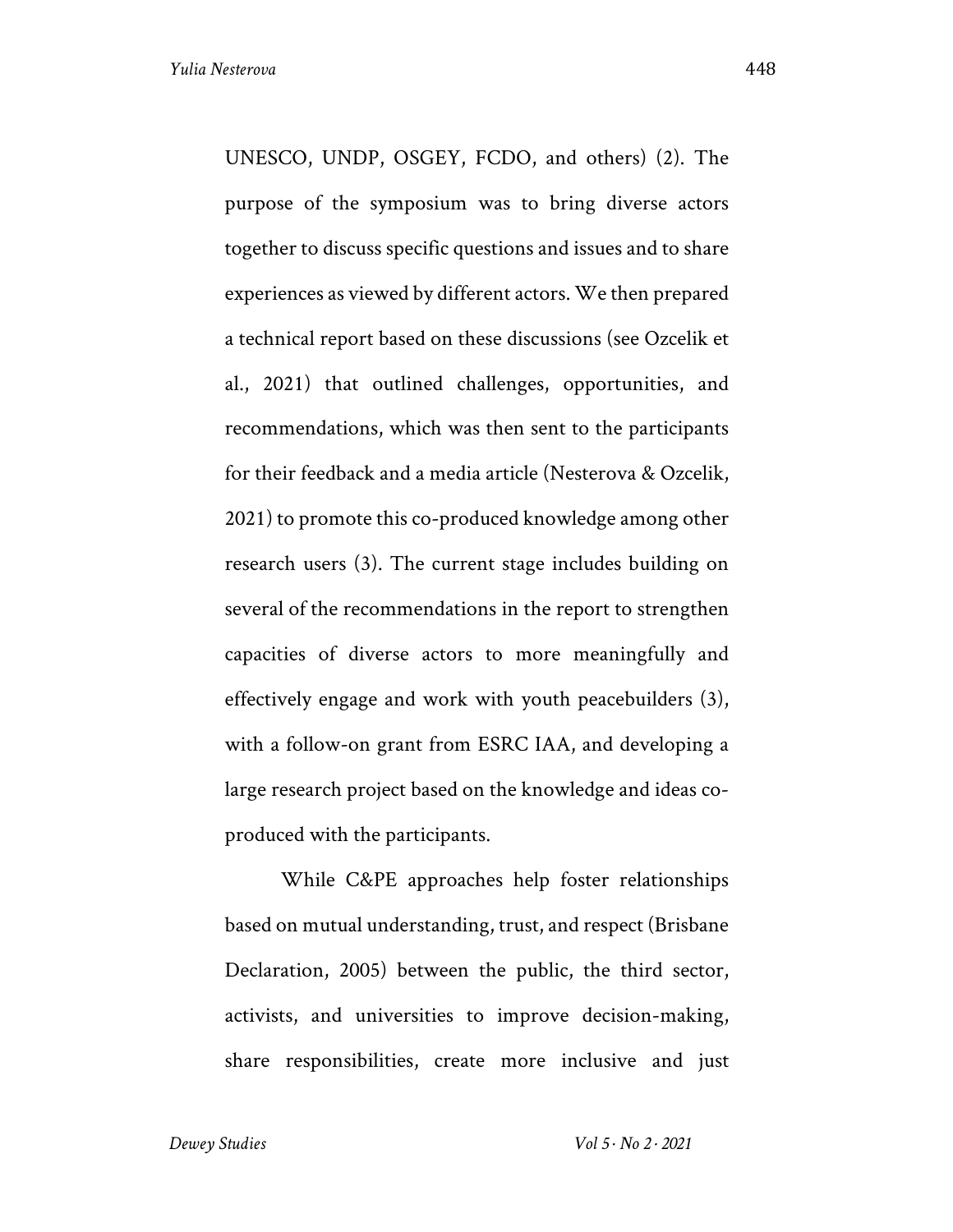communities, and to provide other socio-economic, environmental, and cultural benefits, they may serve two other critical objectives. First, improved relationships may increase the support and advocacy of non-academic actors for evidence-based and science-based decision-making that are not overshadowed by extremist propaganda. Second, they may lead to support and advocacy for academic freedom free from intolerance, hatred, and pseudo-science, especially in light of far-right attacks on universities and death and rape threats to academics (e.g., Fazackerley, 2020) and the misuse of the concept of free speech by the far-right to silence anti-fascist critique and continue to propagate hatred.

It is important to conclude by saying that while universities need to increase their collaboration with nonacademic actors for collective action and knowledge sharing, a lot of work remains to be done on campuses to eradicate institutional racism. Racism firmly embedded in the structures of our universities opens space for far-right groups to gain a foothold on campuses and for far-right academics to influence science to justify racist and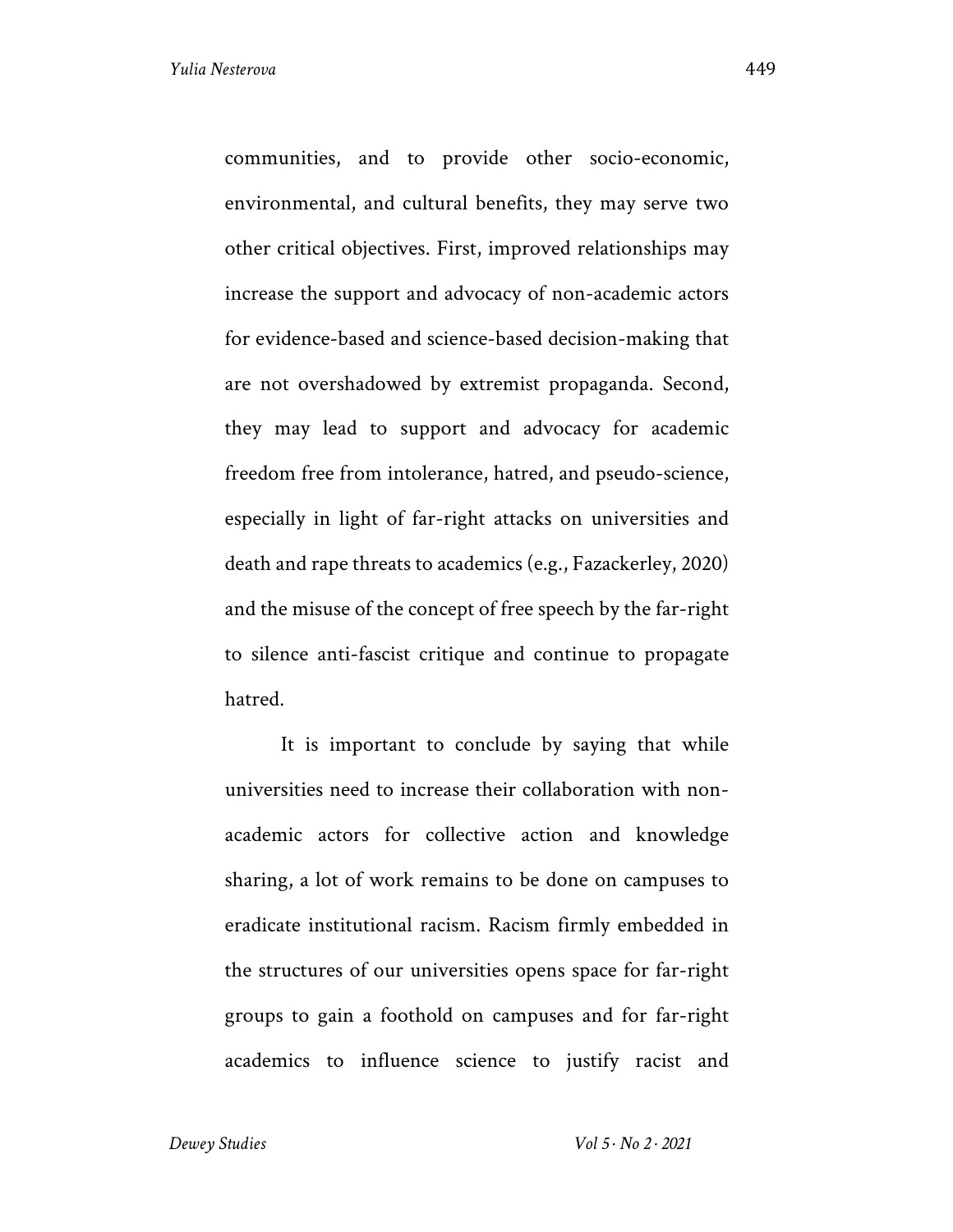xenophobic arguments, thus legitimising their views in the eyes and minds of the public.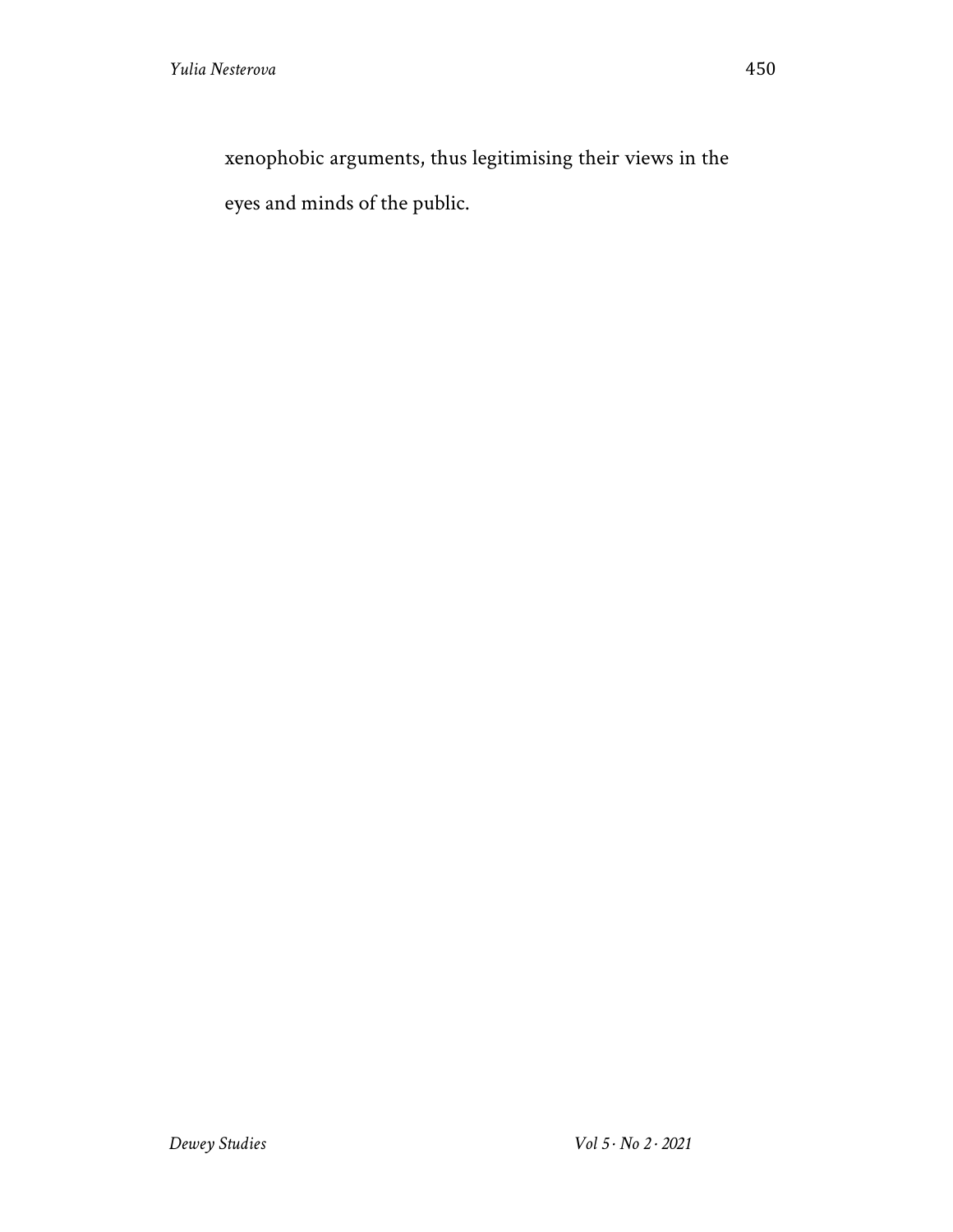## **References**

Australian Universities Community Engagement Alliance (AUCEA). (2006). Position paper: Universities and community engagement.

> https://www.universityworldnews.com/filemgmt\_d ata/files/AUCEA%20Position%20Paper.pdf.

Cabinet Office. (2011). Strategic national framework on community resilience. London: HM Government. https://www 2.oxfordshire.gov.uk/cms/sites/default/files/folders /documents/fireandpublicsafety/emergency/Strateg icNationalFramework.pdf

Cirolia, L. R., & Scheba, S. (2019). Towards a multi-scalar reading of informality in Delft, South Africa: Weaving the 'everyday' with wider structural tracings. *Urban Studies*, *56*(3), 594-611. https://doi.org/10.1177/0042098017753326.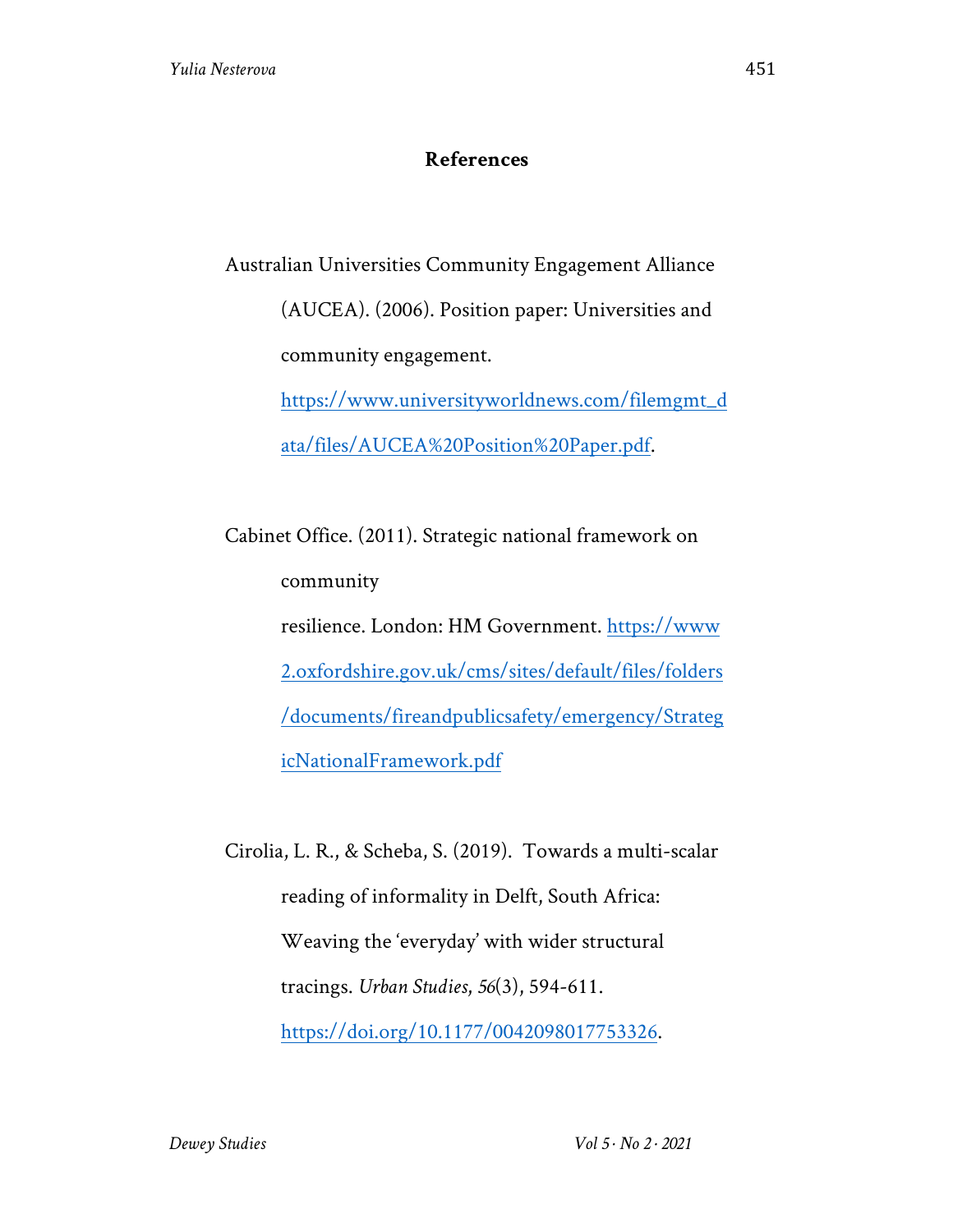Fazackerley, A. (March 2020). 'McCarthyism in the UK': Academics fear shaming for leftwing views. *The Guardian.* https://www.theguardian.com/education/2020/mar /10/mccarthyism-uk-universities-academics-fearshaming-for-leftwing-views.

National Coordinating Centre for Public Engagement.

(n/d). What is public engagement? https://www.publicengagement.ac.uk/aboutengagement/what-public-engagement.

Nesterova, Y. & Ozcelik, A. (2021). Youth has a key role in peace processes. *Impakter*.

https://impakter.com/youth-role-peace-processes/.

Purcell, M. (2006). Urban democracy and the local trap. *Urban Studies*, *43*(11), 1921-1941. https://doi.org/10.1080/00420980600897826.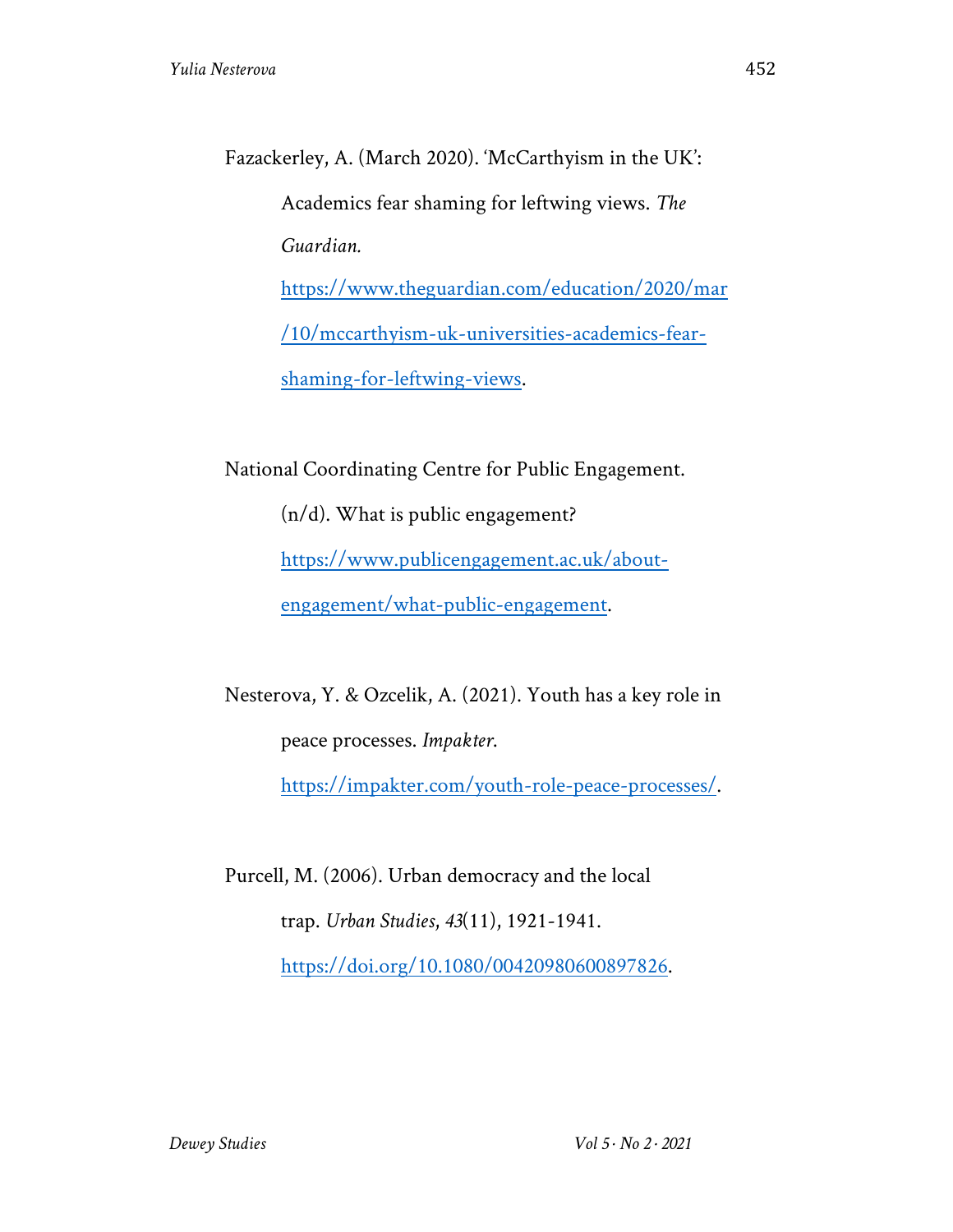Ozcelik, A., Nesterova, Y., Young, G., & Maxwell, A. (2021). *Youth-led peace: The role of youth in peace processes.* Glasgow, UK: The University of Glasgow. https://papers.ssrn.com/sol3/papers.cfm?abstract\_i d=3853760.

Sweeney, D. (April 2018). Shaping university research and Knowledge exchange. *WonkHE.*  https://wonkhe.com/blogs/research-englandshaping-university-research-and-knowledgeexchange/.

United Nations Brisbane Declaration on Community Engagement (2005) http://www.ncdd.org/exchange/files/docs/brisbane \_declaration.pdf.

Waks, L. J. (2019) Dewey and higher education. In Fesmire, S. (Ed.), *The Oxford Handbook of Dewey.* New York, NY: Oxford University Press.